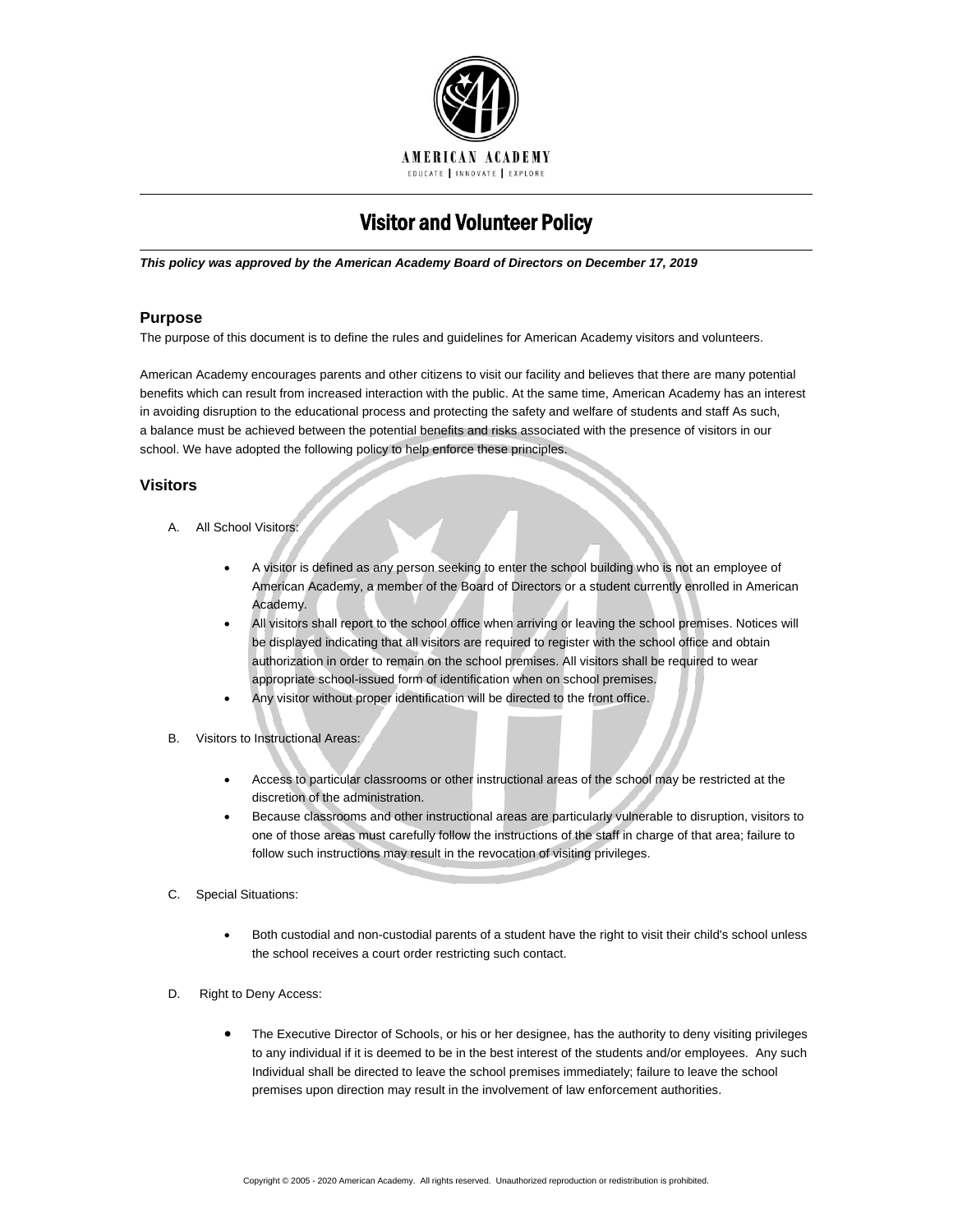#### **Volunteers**

All visitors and volunteers to American Academy must agree to abide by the following Volunteer Code of Conduct and submit a signed **American Academy Volunteer Acknowledgement Form** prior to their first vist

## **Volunteer Code of Conduct**

In order to promote a safe environment in our school, it is essential for all school volunteers to adhere to a professional code of ethics. Each school volunteer is required to follow the rules defined in this policy. Failure to follow these rules may result in a revocation of volunteer privileges.

In order to promote a safe environment in the school, all school volunteers must adhere to the following rules:

## *Confidentiality*

Any information pertaining to a child must remain in the classroom. It is never appropriate for a volunteer to discuss a child's progress with anyone other than that child's teacher. Failure to maintain confidentiality of all school and student information, along with any education records to which you are exposed, may disqualify you from further service as an American Academy volunteer.

### *Dependability*

Be reliable. The teachers/staff have planned activities for you and the students. If something comes up, please be considerate of those depending on you and arrange for a replacement and call the office. All volunteer work at the school and in the classroom must be scheduled in advance, not on a drop-in basis.

## *Communication*

Your volunteer work should be a learning experience for you. When you have questions about policies and procedures, ask the appropriate staff member for clarification.

#### *Support*

As an American Academy volunteer, you will be in a support position. Your role is to support the classroom teacher and school administration at all times. The administration, teachers and staff are responsible for the education and safety of the students at American Academy and they have asked for your help in achieving their objectives.

#### *Consistency*

Be consistent with American Academy's and the teachers' rules for behavior and the policies for the school. Always remember that the teacher is the authority in the classroom and must be supported by all the volunteers. Never assume responsibility for the discipline of students. If you witness inappropriate behavior or other infraction of school rules, please report it to a staff member as defined by the Discipline Policy.

#### *Respect for Learning Process*

Do not use your volunteer time at the school for an informal parent/teacher conference. This can be disruptive to the learning process for all the students. Please make arrangements to discuss your child's progress with the teacher at a different time. While volunteering in the classroom, please be as discreet as possible and do not interrupt the teacher.

#### *Role Model*

You are a role model for the students when you volunteer. Please act accordingly and dress appropriately (see the Staff Dress Code Policy for guidelines).

#### *Siblings*

In order to give your full attention to your volunteer job, please do not bring your young children to the school while you volunteer. Please make other arrangements for younger children for the time you plan to be volunteering at the school. (siblings only allowed in designated areas without special permission).

#### *Building Access*